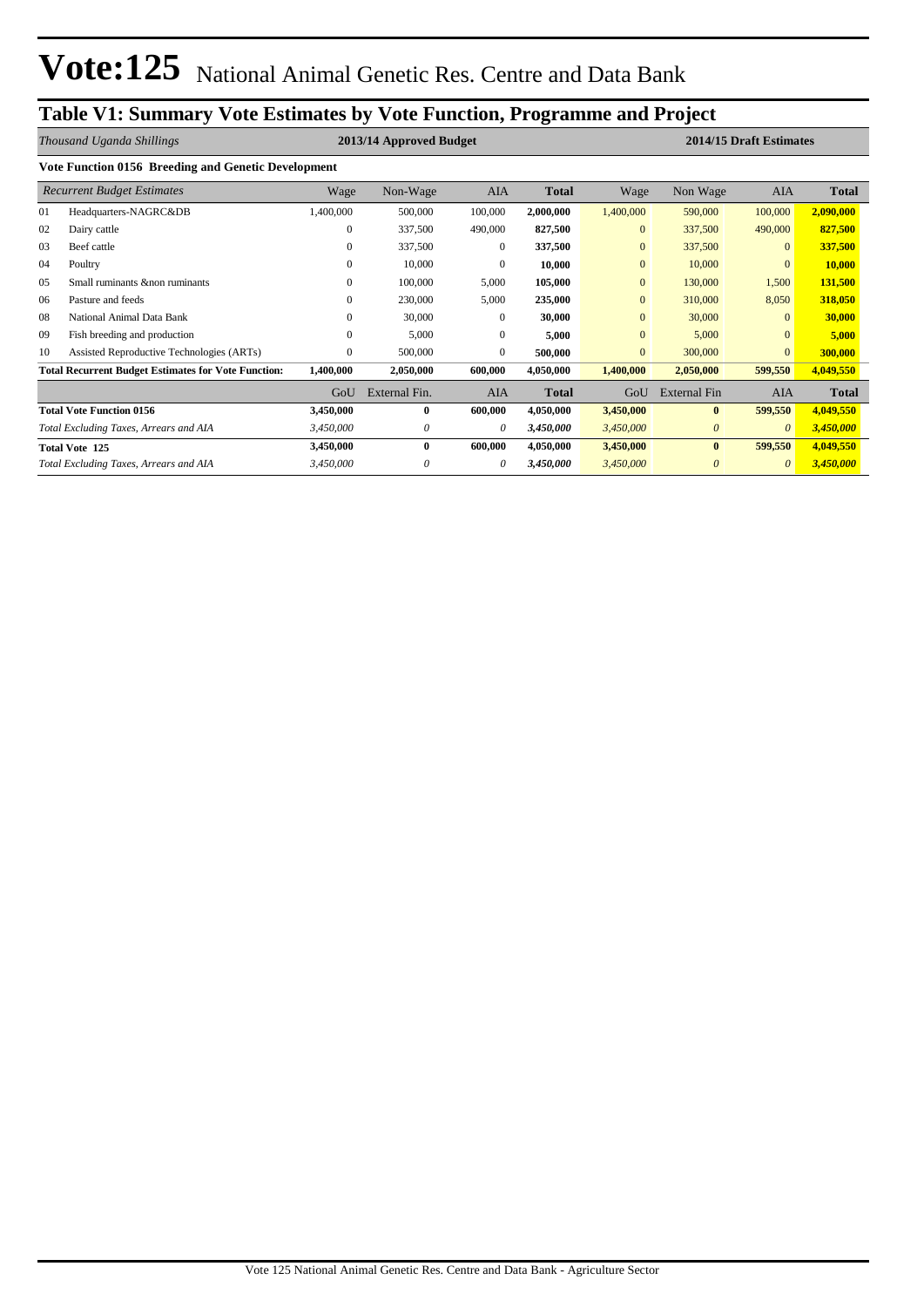# Vote: 125 National Animal Genetic Res. Centre and Data Bank

# **Table V2: Summary Vote Estimates by Item**

| Thousand Uganda Shillings                                 |                | 2013/14 Approved Budget |                  |           |                |                       | 2014/15 Draft Estimates |                         |
|-----------------------------------------------------------|----------------|-------------------------|------------------|-----------|----------------|-----------------------|-------------------------|-------------------------|
|                                                           |                | GoU External Fin.       | <b>AIA</b>       | Total     |                | GoU External Fin.     | <b>AIA</b>              | <b>Total</b>            |
| <b>Employees, Goods and Services (Outputs Provided)</b>   | 3,450,000      | 0                       | 600,000          | 4,050,000 | 3,450,000      | $\boldsymbol{\theta}$ | 599,550                 | 4,049,550               |
| 211102 Contract Staff Salaries (Incl. Casuals, Temporary) | 1,400,000      | $\mathbf{0}$            | $\mathbf{0}$     | 1,400,000 | 1,400,000      | $\mathbf{0}$          | $\mathbf{0}$            | 1,400,000               |
| 211103 Allowances                                         | 284,495        | $\theta$                | $\mathbf{0}$     | 284,495   | 238,662        | $\mathbf{0}$          | $\mathbf{0}$            | 238,662                 |
| 212101 Social Security Contributions                      | 130,180        | $\boldsymbol{0}$        | $\boldsymbol{0}$ | 130,180   | 140,000        | $\mathbf{0}$          | $\overline{0}$          | 140,000                 |
| 213001 Medical expenses (To employees)                    | 2,000          | $\mathbf{0}$            | 50,000           | 52,000    | $\overline{0}$ | $\mathbf{0}$          | 60,000                  | 60,000                  |
| 213004 Gratuity Expenses                                  | $\Omega$       | $\mathbf{0}$            | 40,000           | 40,000    | 70,000         | $\mathbf{0}$          | 40,000                  | 110,000                 |
| 221001 Advertising and Public Relations                   | 3,400          | $\mathbf{0}$            | $\boldsymbol{0}$ | 3,400     | 11,900         | $\mathbf{0}$          | $\mathbf{0}$            | 11,900                  |
| 221002 Workshops and Seminars                             | 24,527         | $\theta$                | $\mathbf{0}$     | 24,527    | 56,515         | $\mathbf{0}$          | 40,000                  | 96,515                  |
| 221003 Staff Training                                     | 59,499         | $\mathbf{0}$            | $\mathbf{0}$     | 59,499    | 50,000         | $\mathbf{0}$          | $\mathbf{0}$            | 50,000                  |
| 221004 Recruitment Expenses                               | $\overline{0}$ | $\mathbf{0}$            |                  | $\bf{0}$  | 5,000          | $\mathbf{0}$          | $\mathbf{0}$            | 5,000                   |
| 221005 Hire of Venue (chairs, projector, etc)             | 1,000          | $\mathbf{0}$            | $\mathbf{0}$     | 1,000     | $\mathbf{0}$   | $\mathbf{0}$          |                         | $\bf{0}$                |
| 221006 Commissions and related charges                    | $\mathbf{0}$   | $\mathbf{0}$            | 10,000           | 10,000    | $\overline{0}$ | $\mathbf{0}$          |                         | $\mathbf{0}$            |
| 221008 Computer supplies and Information Technology (IT)  | 12,000         | $\mathbf{0}$            | $\boldsymbol{0}$ | 12,000    | 21,585         | $\mathbf{0}$          | $\mathbf{0}$            | 21,585                  |
| 221009 Welfare and Entertainment                          | 17,200         | $\mathbf{0}$            | $\boldsymbol{0}$ | 17,200    | 30,000         | $\mathbf{0}$          | $\mathbf{0}$            | 30,000                  |
| 221011 Printing, Stationery, Photocopying and Binding     | 24,600         | $\mathbf{0}$            | $\mathbf{0}$     | 24,600    | 45,000         | $\overline{0}$        | $\overline{0}$          | 45,000                  |
| 222001 Telecommunications                                 | 29,995         | $\mathbf{0}$            | $\boldsymbol{0}$ | 29,995    | 15,500         | $\mathbf{0}$          | $\overline{0}$          | 15,500                  |
| 222003 Information and communications technology (ICT)    | 29,412         | $\mathbf{0}$            | $\boldsymbol{0}$ | 29,412    | 10,000         | $\mathbf{0}$          | $\overline{0}$          | 10,000                  |
| 223004 Guard and Security services                        | $\Omega$       | $\Omega$                |                  | 0         | $\mathbf{0}$   | $\mathbf{0}$          | 60,000                  | 60,000                  |
| 223005 Electricity                                        | 60,000         | $\mathbf{0}$            | $\boldsymbol{0}$ | 60,000    | 60,000         | $\mathbf{0}$          | $\mathbf{0}$            | 60,000                  |
| 223006 Water                                              | 18,000         | $\overline{0}$          | $\boldsymbol{0}$ | 18,000    | 22,000         | $\mathbf{0}$          | $\mathbf{0}$            | 22,000                  |
| 224001 Medical and Agricultural supplies                  | 752,540        | $\mathbf{0}$            | 100,000          | 852,540   | 335,000        | $\mathbf{0}$          | 101,500                 | 436,500                 |
| 224002 General Supply of Goods and Services               | 15,000         | $\boldsymbol{0}$        | 360,000          | 375,000   | $\mathbf{0}$   | $\mathbf{0}$          |                         | $\overline{\mathbf{0}}$ |
| 224006 Agricultural Supplies                              | $\Omega$       | $\mathbf{0}$            |                  | $\bf{0}$  | 230,413        | $\mathbf{0}$          | 68,050                  | 298,463                 |
| 227001 Travel inland                                      | 41,228         | $\mathbf{0}$            | 40,000           | 81,228    | 83,838         | $\mathbf{0}$          | 90,000                  | 173,838                 |
| 227002 Travel abroad                                      | 25,500         | $\mathbf{0}$            | $\boldsymbol{0}$ | 25,500    | 55,000         | $\mathbf{0}$          | $\mathbf{0}$            | 55,000                  |
| 227004 Fuel, Lubricants and Oils                          | 168,800        | $\Omega$                | $\boldsymbol{0}$ | 168,800   | 190,000        | $\mathbf{0}$          | 40,000                  | 230,000                 |
| 228001 Maintenance - Civil                                | $\mathbf{0}$   | $\Omega$                |                  | 0         | 239,587        | $\mathbf{0}$          | 70,000                  | 309,587                 |
| 228002 Maintenance - Vehicles                             | 65,000         | $\Omega$                | $\boldsymbol{0}$ | 65,000    | 70,000         | $\mathbf{0}$          | 30,000                  | 100,000                 |
| 228003 Maintenance - Machinery, Equipment & Furniture     | $\overline{0}$ | $\mathbf{0}$            |                  | $\bf{0}$  | 70,000         | $\mathbf{0}$          | $\overline{0}$          | 70,000                  |
| 228004 Maintenance - Other                                | 284,125        | $\boldsymbol{0}$        | $\boldsymbol{0}$ | 284,125   | $\mathbf{0}$   | $\mathbf{0}$          |                         | $\bf{0}$                |
| 273102 Incapacity, death benefits and funeral expenses    | 1,500          | $\mathbf{0}$            | $\boldsymbol{0}$ | 1,500     | $\overline{0}$ | $\mathbf{0}$          |                         | $\mathbf{0}$            |
| <b>Grand Total Vote 125</b>                               | 3,450,000      | $\bf{0}$                | 600,000          | 4,050,000 | 3,450,000      | $\bf{0}$              | 599,550                 | 4,049,550               |
| Total Excluding Taxes, Arrears and AIA                    | 3,450,000      | $\theta$                | 0                | 3,450,000 | 3,450,000      | $\boldsymbol{\theta}$ | $\theta$                | 3,450,000               |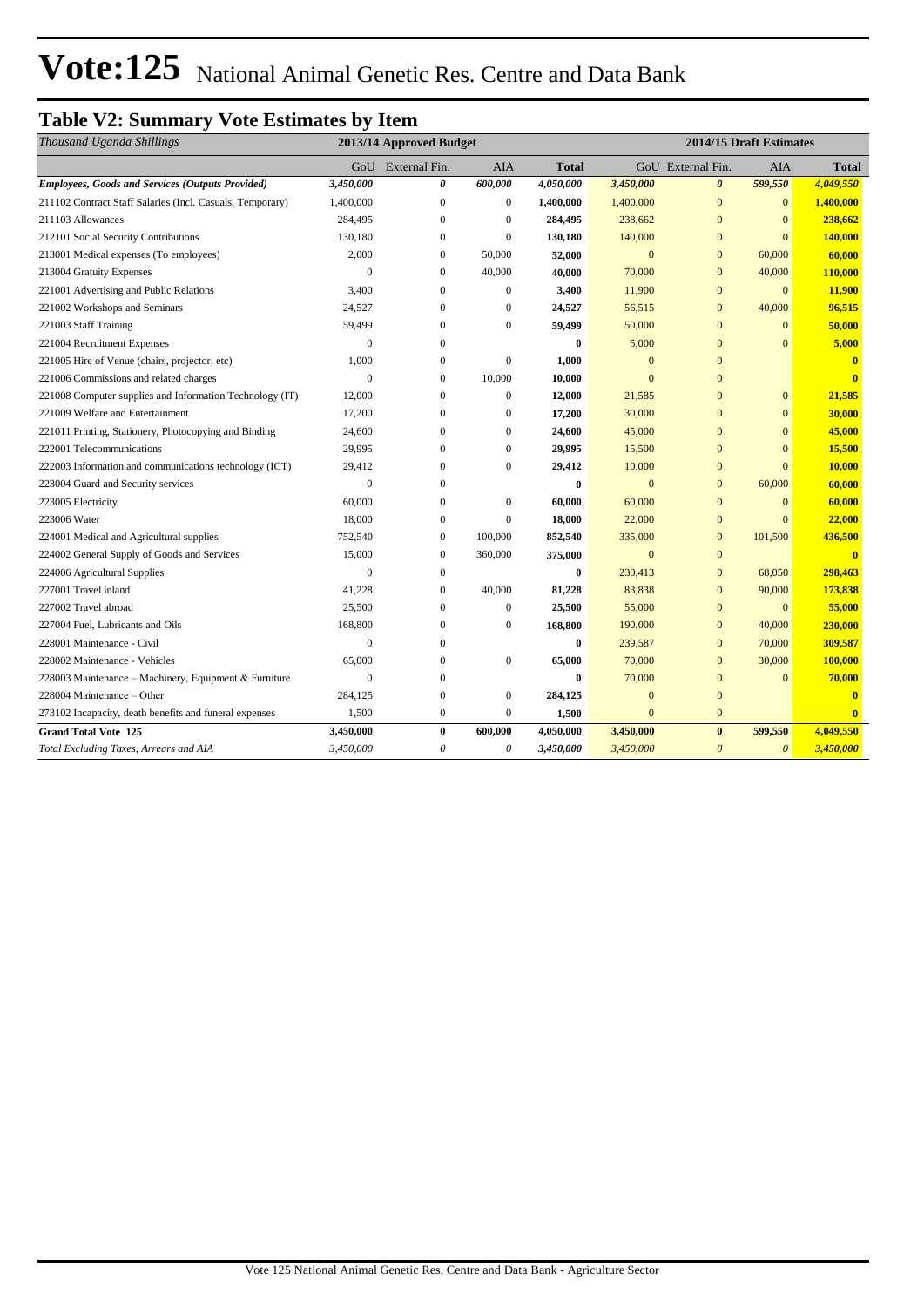# **Vote:125** National Animal Genetic Res. Centre and Data Bank

# **Table V3: Detailed Estimates by Vote Function, Cost Centre, Output and Item**

## *Vote Function 0156 Breeding and Genetic Development*

#### *Recurrent Budget Estimates*

#### **Programme 01 Headquarters-NAGRC&DB**

| Thousand Uganda Shillings                                                                                |                  | 2013/14 Approved Budget |                  |              |                  | 2014/15 Draft Estimates |                  |                         |
|----------------------------------------------------------------------------------------------------------|------------------|-------------------------|------------------|--------------|------------------|-------------------------|------------------|-------------------------|
| <b>Outputs Provided</b>                                                                                  | Wage             | Non-Wage                | <b>AIA</b>       | <b>Total</b> | Wage             | Non Wage                | <b>AIA</b>       | Total                   |
| Output:015601 Human Resource management &development.                                                    |                  |                         |                  |              |                  |                         |                  |                         |
| 211102 Contract Staff Salaries (Incl. Casuals, T                                                         | 250,000          | $\mathbf{0}$            | $\boldsymbol{0}$ | 250,000      | 1,400,000        | $\mathbf{0}$            | $\mathbf{0}$     | 1,400,000               |
| 211103 Allowances                                                                                        | $\boldsymbol{0}$ | 1,000                   | 0                | 1,000        | $\bf{0}$         | 4,500                   | $\boldsymbol{0}$ | 4,500                   |
| 212101 Social Security Contributions                                                                     | $\boldsymbol{0}$ | 4,904                   | $\boldsymbol{0}$ | 4,904        | $\bf{0}$         | $\mathbf{0}$            | $\mathbf{0}$     | $\overline{\mathbf{0}}$ |
| 213001 Medical expenses (To employees)                                                                   | $\boldsymbol{0}$ | 2,000                   | 50,000           | 52,000       | $\mathbf{0}$     | $\mathbf{0}$            | 60,000           | 60,000                  |
| 213004 Gratuity Expenses                                                                                 | $\boldsymbol{0}$ | $\mathbf{0}$            | 40,000           | 40,000       | $\bf{0}$         | 70,000                  | 40,000           | 110,000                 |
| 221001 Advertising and Public Relations                                                                  | $\boldsymbol{0}$ | 1,500                   | $\boldsymbol{0}$ | 1,500        | $\bf{0}$         | $\mathbf{0}$            | $\mathbf{0}$     | $\overline{\mathbf{0}}$ |
| 221003 Staff Training                                                                                    | $\boldsymbol{0}$ | $\mathbf{0}$            | 0                | $\bf{0}$     | $\bf{0}$         | 10,000                  | $\mathbf{0}$     | 10,000                  |
| 221004 Recruitment Expenses                                                                              | $\boldsymbol{0}$ | $\mathbf{0}$            | $\boldsymbol{0}$ | 0            | $\bf{0}$         | 5,000                   | $\bf{0}$         | 5,000                   |
| 221006 Commissions and related charges                                                                   | $\boldsymbol{0}$ | $\mathbf{0}$            | 10,000           | 10,000       | $\mathbf{0}$     | $\mathbf{0}$            | $\mathbf{0}$     | $\overline{\mathbf{0}}$ |
| 221009 Welfare and Entertainment                                                                         | $\boldsymbol{0}$ | 17,200                  | $\boldsymbol{0}$ | 17,200       | $\mathbf{0}$     | 30,000                  | $\mathbf{0}$     | 30,000                  |
| 222001 Telecommunications                                                                                | $\boldsymbol{0}$ | 600                     | 0                | 600          | $\mathbf{0}$     | 500                     | $\mathbf{0}$     | 500                     |
| 227004 Fuel, Lubricants and Oils                                                                         | $\boldsymbol{0}$ | 1,296                   | 0                | 1,296        | $\mathbf{0}$     | $\mathbf{0}$            | $\mathbf{0}$     | $\mathbf{0}$            |
| 273102 Incapacity, death benefits and funeral e                                                          | $\boldsymbol{0}$ | 1,500                   | $\boldsymbol{0}$ | 1,500        | $\mathbf{0}$     | $\mathbf{0}$            | $\mathbf{0}$     | $\overline{\mathbf{0}}$ |
| Total Cost of Output 015601:                                                                             | 250,000          | 30,000                  | 100,000          | 380,000      | 1,400,000        | 120,000                 | 100,000          | 1,620,000               |
| Output:015602 Financial management, management accounting & financial Accounting.                        |                  |                         |                  |              |                  |                         |                  |                         |
| 211102 Contract Staff Salaries (Incl. Casuals, T                                                         | 200,000          | $\mathbf{0}$            | $\boldsymbol{0}$ | 200,000      | $\mathbf{0}$     | $\boldsymbol{0}$        | $\mathbf{0}$     | $\bf{0}$                |
| 211103 Allowances                                                                                        | $\boldsymbol{0}$ | 18,600                  | 0                | 18,600       | $\boldsymbol{0}$ | 40,000                  | $\bf{0}$         | 40,000                  |
| 212101 Social Security Contributions                                                                     | $\boldsymbol{0}$ | 3,300                   | 0                | 3,300        | $\mathbf{0}$     | $\mathbf{0}$            | $\mathbf{0}$     | $\overline{\mathbf{0}}$ |
| 221001 Advertising and Public Relations                                                                  | $\boldsymbol{0}$ | $\mathbf{0}$            | 0                | $\bf{0}$     | $\bf{0}$         | 10,000                  | $\bf{0}$         | 10,000                  |
| 221011 Printing, Stationery, Photocopying and                                                            | $\bf{0}$         | 19,000                  | 0                | 19,000       | $\bf{0}$         | 40,000                  | $\bf{0}$         | 40,000                  |
| 222001 Telecommunications                                                                                | $\boldsymbol{0}$ | 10,200                  | 0                | 10,200       | $\mathbf{0}$     | 8,000                   | $\bf{0}$         | 8,000                   |
| 222003 Information and communications techn                                                              | 0                | $\mathbf{0}$            | $\boldsymbol{0}$ | $\bf{0}$     | $\mathbf{0}$     | 10,000                  | $\bf{0}$         | 10,000                  |
| 223005 Electricity                                                                                       | $\boldsymbol{0}$ | 48,000                  | $\boldsymbol{0}$ | 48,000       | $\mathbf{0}$     | 20,000                  | $\bf{0}$         | 20,000                  |
| 223006 Water                                                                                             | $\bf{0}$         | 18,000                  | 0                | 18,000       | $\mathbf{0}$     | 12,000                  | $\bf{0}$         | 12,000                  |
| 227001 Travel inland                                                                                     | $\boldsymbol{0}$ | 27,900                  | 0                | 27,900       | $\mathbf{0}$     | 20,000                  | $\bf{0}$         | 20,000                  |
| 227004 Fuel, Lubricants and Oils                                                                         | $\boldsymbol{0}$ | 70,000                  | 0                | 70,000       | $\mathbf{0}$     | 50,000                  | $\bf{0}$         | 50,000                  |
| 228001 Maintenance - Civil                                                                               | $\boldsymbol{0}$ | $\mathbf{0}$            | 0                | $\bf{0}$     | $\mathbf{0}$     | 10,000                  | $\mathbf{0}$     | 10,000                  |
| 228002 Maintenance - Vehicles                                                                            | $\boldsymbol{0}$ | 65,000                  | 0                | 65,000       | $\bf{0}$         | 70,000                  | $\bf{0}$         | 70,000                  |
| Total Cost of Output 015602:                                                                             | 200,000          | 280,000                 | 0                | 480,000      | 0                | 290,000                 | 0                | 290,000                 |
| Output:015603 Promotion and development of regional & international relations.                           |                  |                         |                  |              |                  |                         |                  |                         |
| 211102 Contract Staff Salaries (Incl. Casuals, T                                                         | 250,000          | $\mathbf{0}$            | $\boldsymbol{0}$ | 250,000      | $\mathbf{0}$     | $\mathbf{0}$            | $\mathbf{0}$     | $\mathbf{0}$            |
| 212101 Social Security Contributions                                                                     | $\boldsymbol{0}$ | 15,500                  | 0                | 15,500       | $\mathbf{0}$     | $\mathbf{0}$            | $\mathbf{0}$     | $\mathbf{0}$            |
| 221008 Computer supplies and Information Tec                                                             | $\bf{0}$         | 12,000                  | 0                | 12,000       | $\bf{0}$         | $\mathbf{0}$            | $\mathbf{0}$     | $\mathbf{0}$            |
| 222003 Information and communications techn                                                              | $\mathbf{0}$     | 7,000                   | $\mathbf{0}$     | 7,000        | $\overline{0}$   | $\mathbf{0}$            | $\overline{0}$   | $\overline{\mathbf{0}}$ |
| 227002 Travel abroad                                                                                     | $\boldsymbol{0}$ | 25,500                  | $\boldsymbol{0}$ | 25,500       | $\mathbf{0}$     | 50,000                  | $\boldsymbol{0}$ | 50,000                  |
| Total Cost of Output 015603:                                                                             | 250,000          | 60,000                  | 0                | 310,000      | 0                | 50,000                  | 0                | 50,000                  |
| Output:015604 Establishment & maintenance of inter agencey and public private partnership (PPP) linkages |                  |                         |                  |              |                  |                         |                  |                         |
| 211102 Contract Staff Salaries (Incl. Casuals, T                                                         | 250,000          | 0                       | 0                | 250,000      | $\boldsymbol{0}$ | $\bf{0}$                | $\mathbf{0}$     | $\mathbf{0}$            |
| 211103 Allowances                                                                                        | $\boldsymbol{0}$ | $\mathbf{0}$            | $\boldsymbol{0}$ | $\bf{0}$     | $\boldsymbol{0}$ | 6,000                   | $\mathbf{0}$     | 6,000                   |
| 212101 Social Security Contributions                                                                     | $\mathbf{0}$     | 6,672                   | $\boldsymbol{0}$ | 6,672        | $\bf{0}$         | $\mathbf{0}$            | $\mathbf{0}$     | $\overline{\mathbf{0}}$ |
| 222001 Telecommunications                                                                                | $\boldsymbol{0}$ | $\mathbf{0}$            | $\boldsymbol{0}$ | $\bf{0}$     | $\mathbf{0}$     | 2,000                   | $\boldsymbol{0}$ | 2,000                   |
| 227001 Travel inland                                                                                     | $\boldsymbol{0}$ | 13,328                  | $\boldsymbol{0}$ | 13,328       | $\boldsymbol{0}$ | 12,000                  | $\boldsymbol{0}$ | 12,000                  |
| Total Cost of Output 015604:                                                                             | 250,000          | 20,000                  | 0                | 270,000      | 0                | 20,000                  | 0                | 20,000                  |
| Output:015605 Monitoring and evaluation                                                                  |                  |                         |                  |              |                  |                         |                  |                         |
| 211102 Contract Staff Salaries (Incl. Casuals, T                                                         | 250,000          | $\mathbf{0}$            | $\boldsymbol{0}$ | 250,000      | $\boldsymbol{0}$ | $\boldsymbol{0}$        | $\mathbf{0}$     | $\mathbf{0}$            |
| 211103 Allowances                                                                                        | $\boldsymbol{0}$ | 48,150                  | 0                | 48,150       | $\boldsymbol{0}$ | 40,000                  | $\boldsymbol{0}$ | 40,000                  |
| 212101 Social Security Contributions                                                                     | $\boldsymbol{0}$ | 15,204                  | 0                | 15,204       | $\boldsymbol{0}$ | 48,415                  | $\mathbf{0}$     | 48,415                  |
| 222001 Telecommunications                                                                                | $\mathbf{0}$     | 3,210                   | $\boldsymbol{0}$ | 3,210        | $\mathbf{0}$     | $\mathbf{0}$            | $\mathbf{0}$     | $\mathbf{0}$            |
| 222003 Information and communications techn                                                              | $\mathbf{0}$     | 827                     | $\boldsymbol{0}$ | 827          | $\mathbf{0}$     | $\mathbf{0}$            | $\mathbf{0}$     | $\mathbf{0}$            |
| 227004 Fuel, Lubricants and Oils                                                                         | $\boldsymbol{0}$ | 21,024                  | $\boldsymbol{0}$ | 21,024       | $\mathbf{0}$     | $\mathbf{0}$            | $\boldsymbol{0}$ | $\mathbf{0}$            |
| Total Cost of Output 015605:                                                                             | 250,000          | 88,415                  | 0                | 338,415      | 0                | 88,415                  | 0                | 88,415                  |

*Output:015606 Maintenance & development of NAGRC&DB as the focal point of the global plan of action for management of Animal*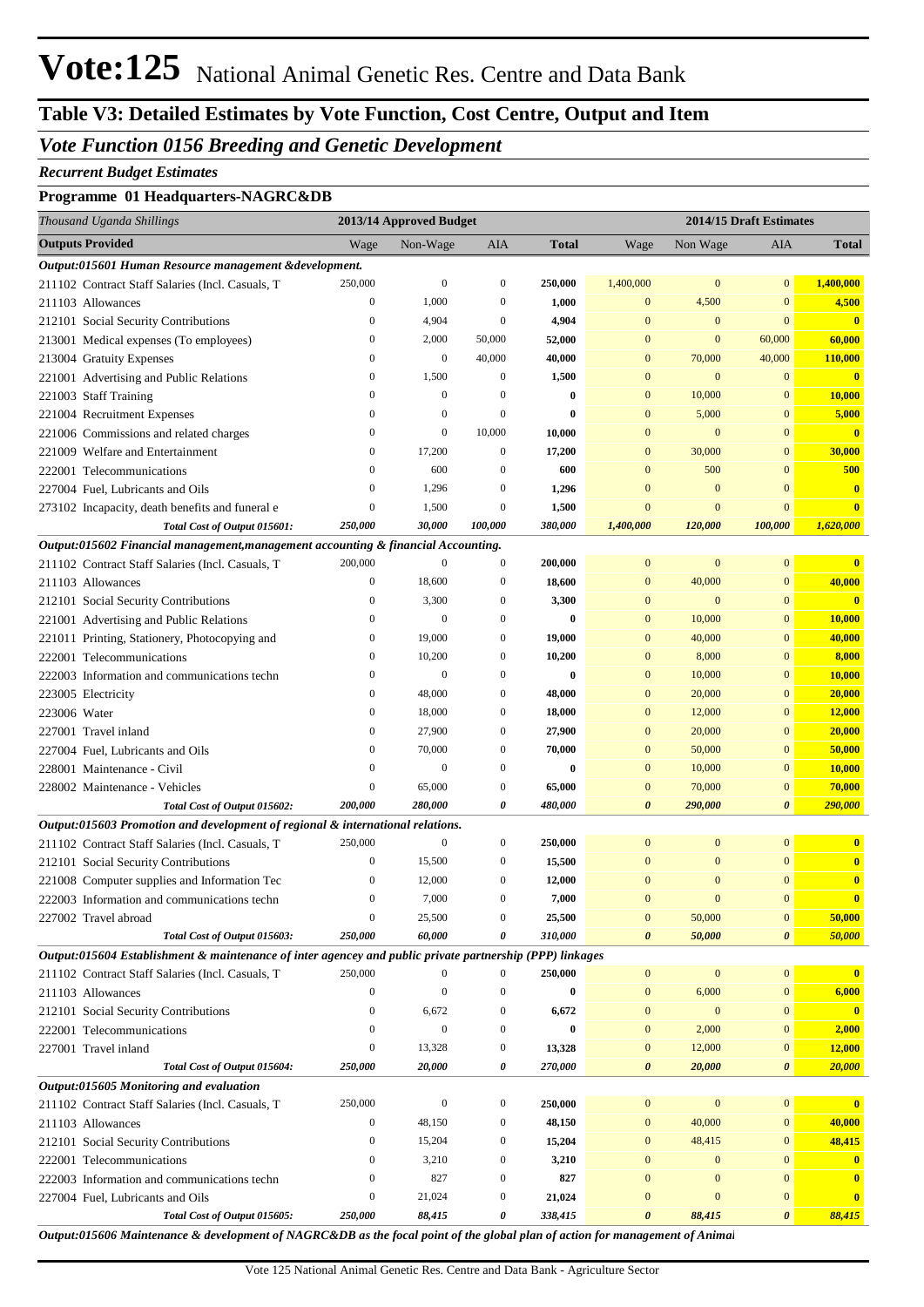## *Vote Function 0156 Breeding and Genetic Development*

### **Programme 01 Headquarters-NAGRC&DB**

| <u>opramme</u> of headquarely ruroncess<br>Thousand Uganda Shillings                             |                  | 2013/14 Approved Budget |                       |              |                       |                  | 2014/15 Draft Estimates |                         |
|--------------------------------------------------------------------------------------------------|------------------|-------------------------|-----------------------|--------------|-----------------------|------------------|-------------------------|-------------------------|
| <b>Outputs Provided</b>                                                                          | Wage             | Non-Wage                | AIA                   | <b>Total</b> | Wage                  | Non Wage         | AIA                     | <b>Total</b>            |
| 211102 Contract Staff Salaries (Incl. Casuals, T                                                 | 200,000          | $\boldsymbol{0}$        | $\boldsymbol{0}$      | 200,000      | $\mathbf{0}$          | $\mathbf{0}$     | $\mathbf{0}$            | $\overline{\mathbf{0}}$ |
| 221008 Computer supplies and Information Tec                                                     | $\boldsymbol{0}$ | $\theta$                | $\mathbf{0}$          | $\bf{0}$     | $\bf{0}$              | 21,585           | $\mathbf{0}$            | 21,585                  |
| 222003 Information and communications techn                                                      | $\boldsymbol{0}$ | 21,585                  | $\boldsymbol{0}$      | 21,585       | $\mathbf{0}$          | $\mathbf{0}$     | $\mathbf{0}$            | $\mathbf{0}$            |
| Total Cost of Output 015606:                                                                     | 200,000          | 21,585                  | 0                     | 221,585      | $\boldsymbol{\theta}$ | 21,585           | $\boldsymbol{\theta}$   | 21,585                  |
| <b>Total Cost of Outputs Provided</b>                                                            | 1,400,000        | 500,000                 | 100,000               | 2,000,000    | 1,400,000             | 590,000          | 100,000                 | 2,090,000               |
| <b>Total Programme 01</b>                                                                        | 1,400,000        | 500,000                 | 100,000               | 2,000,000    | 1,400,000             | 590,000          | 100,000                 | 2,090,000               |
| Total Excluding Arrears and AIA                                                                  | 1,400,000        | 500,000                 | $\boldsymbol{\theta}$ | 1,900,000    | 1,400,000             | 590,000          | $\theta$                | 1,990,000               |
| Programme 02 Dairy cattle                                                                        |                  |                         |                       |              |                       |                  |                         |                         |
| Thousand Uganda Shillings                                                                        |                  | 2013/14 Approved Budget |                       |              |                       |                  | 2014/15 Draft Estimates |                         |
| <b>Outputs Provided</b>                                                                          | Wage             | Non-Wage                | AIA                   | <b>Total</b> | Wage                  | Non Wage         | AIA                     | <b>Total</b>            |
| Output:015608 Dairy breeding, promotion of Dairy breeds associations and Dairy breeder societies |                  |                         |                       |              |                       |                  |                         |                         |
| 212101 Social Security Contributions                                                             | $\overline{0}$   | 5,974                   | $\boldsymbol{0}$      | 5,974        | $\bf{0}$              | $\boldsymbol{0}$ | $\mathbf{0}$            | $\overline{\mathbf{0}}$ |
| 221002 Workshops and Seminars                                                                    | $\mathbf{0}$     | 6,526                   | $\mathbf{0}$          | 6,526        | $\bf{0}$              | 12,500           | $\mathbf{0}$            | 12,500                  |
| Total Cost of Output 015608:                                                                     | 0                | 12,500                  | 0                     | 12,500       | 0                     | 12,500           | 0                       | 12,500                  |
| Output:015609 Multiplication of pure Diary breeds & appropriate crosses                          |                  |                         |                       |              |                       |                  |                         |                         |
| 211103 Allowances                                                                                | $\mathbf{0}$     | 38,500                  | $\boldsymbol{0}$      | 38,500       | $\bf{0}$              | 15,000           | $\mathbf{0}$            | 15,000                  |
| 212101 Social Security Contributions                                                             | $\boldsymbol{0}$ | 7,700                   | $\boldsymbol{0}$      | 7,700        | $\bf{0}$              | 91,585           | $\mathbf{0}$            | 91,585                  |
| 221002 Workshops and Seminars                                                                    | $\mathbf{0}$     | $\mathbf{0}$            | $\mathbf{0}$          | $\bf{0}$     | $\bf{0}$              | 8,015            | 40,000                  | 48,015                  |
| 222001 Telecommunications                                                                        | $\mathbf{0}$     | 6,000                   | $\theta$              | 6,000        | $\bf{0}$              | 5,000            | $\mathbf{0}$            | 5,000                   |
| 223004 Guard and Security services                                                               | $\boldsymbol{0}$ | $\mathbf{0}$            | $\theta$              | $\bf{0}$     | $\mathbf{0}$          | $\mathbf{0}$     | 60,000                  | 60,000                  |
| 224001 Medical and Agricultural supplies                                                         | $\boldsymbol{0}$ | 133,900                 | 100,000               | 233,900      | $\mathbf{0}$          | 100,000          | 100,000                 | 200,000                 |
| 224002 General Supply of Goods and Services                                                      | $\mathbf{0}$     | $\mathbf{0}$            | 350,000               | 350,000      | $\mathbf{0}$          | $\mathbf{0}$     | $\mathbf{0}$            | $\overline{\mathbf{0}}$ |
| 224006 Agricultural Supplies                                                                     | $\mathbf{0}$     | $\boldsymbol{0}$        | $\boldsymbol{0}$      | 0            | $\mathbf{0}$          | $\mathbf{0}$     | 60,000                  | 60,000                  |
| 227001 Travel inland                                                                             | $\mathbf{0}$     | $\boldsymbol{0}$        | 40,000                | 40,000       | $\mathbf{0}$          | $\mathbf{0}$     | 90,000                  | 90,000                  |
| 227004 Fuel, Lubricants and Oils                                                                 | $\mathbf{0}$     | $\mathbf{0}$            | $\boldsymbol{0}$      | 0            | $\mathbf{0}$          | $\mathbf{0}$     | 40,000                  | 40,000                  |
| 228001 Maintenance - Civil                                                                       | $\mathbf{0}$     | $\mathbf{0}$            | $\theta$              | 0            | $\mathbf{0}$          | 60,000           | 70,000                  | 130,000                 |
| 228002 Maintenance - Vehicles                                                                    | $\mathbf{0}$     | $\theta$                | $\theta$              | 0            | $\mathbf{0}$          | $\mathbf{0}$     | 30,000                  | 30,000                  |
| 228003 Maintenance - Machinery, Equipment                                                        | $\mathbf{0}$     | $\mathbf{0}$            | $\theta$              | $\bf{0}$     | $\mathbf{0}$          | 30,000           | $\mathbf{0}$            | 30,000                  |
| 228004 Maintenance – Other                                                                       | $\mathbf{0}$     | 123,500                 | $\boldsymbol{0}$      | 123,500      | $\bf{0}$              | $\mathbf{0}$     | $\mathbf{0}$            | $\overline{\mathbf{0}}$ |
| Total Cost of Output 015609:                                                                     | 0                | 309,600                 | 490,000               | 799,600      | $\boldsymbol{\theta}$ | 309,600          | 490,000                 | 799,600                 |
| Output:015610 Industrial production of milk and allied products                                  |                  |                         |                       |              |                       |                  |                         |                         |
| 224001 Medical and Agricultural supplies                                                         | $\boldsymbol{0}$ | 15,400                  | $\boldsymbol{0}$      | 15,400       | $\mathbf{0}$          | $\mathbf{0}$     | $\mathbf{0}$            | $\overline{\mathbf{0}}$ |
| 228001 Maintenance - Civil                                                                       | $\mathbf{0}$     | $\theta$                | $\mathbf{0}$          | 0            | $\bf{0}$              | 15,400           | $\mathbf{0}$            | 15,400                  |
| Total Cost of Output 015610:                                                                     | 0                | 15,400                  | 0                     | 15,400       | 0                     | 15,400           | $\boldsymbol{\theta}$   | 15,400                  |
| <b>Total Cost of Outputs Provided</b>                                                            | 0                | 337,500                 | 490,000               | 827,500      | $\pmb{0}$             | 337,500          | 490,000                 | 827,500                 |
| <b>Total Programme 02</b>                                                                        | 0                | 337,500                 | 490,000               | 827,500      | $\pmb{0}$             | 337,500          | 490,000                 | 827,500                 |
| Total Excluding Arrears and AIA                                                                  | 0                | 337,500                 | 0                     | 337,500      | $\boldsymbol{\theta}$ | 337,500          | $\boldsymbol{\theta}$   | 337,500                 |
| Programme 03 Beef cattle                                                                         |                  |                         |                       |              |                       |                  |                         |                         |
| Thousand Uganda Shillings                                                                        |                  | 2013/14 Approved Budget |                       |              |                       |                  | 2014/15 Draft Estimates |                         |
| <b>Outputs Provided</b>                                                                          | Wage             | Non-Wage                | AIA                   | <b>Total</b> | Wage                  | Non Wage         | AIA                     | <b>Total</b>            |
| Output:015613 Beef breeding, promotion of beef breeds associations and beef breeder societies.   |                  |                         |                       |              |                       |                  |                         |                         |
| 212101 Social Security Contributions                                                             | $\overline{0}$   | 6,500                   | $\boldsymbol{0}$      | 6,500        | $\boldsymbol{0}$      | $\boldsymbol{0}$ | $\mathbf{0}$            | $\overline{\mathbf{0}}$ |
| 221002 Workshops and Seminars                                                                    | $\boldsymbol{0}$ | 6,000                   | $\boldsymbol{0}$      | 6,000        | $\boldsymbol{0}$      | 12,500           | $\boldsymbol{0}$        | 12,500                  |
| Total Cost of Output 015613:                                                                     | 0                | 12,500                  | 0                     | 12,500       | $\boldsymbol{\theta}$ | 12,500           | $\boldsymbol{\theta}$   | 12,500                  |
| Output:015614 Multiplication of pure beef breeds & appropriate crosses                           |                  |                         |                       |              |                       |                  |                         |                         |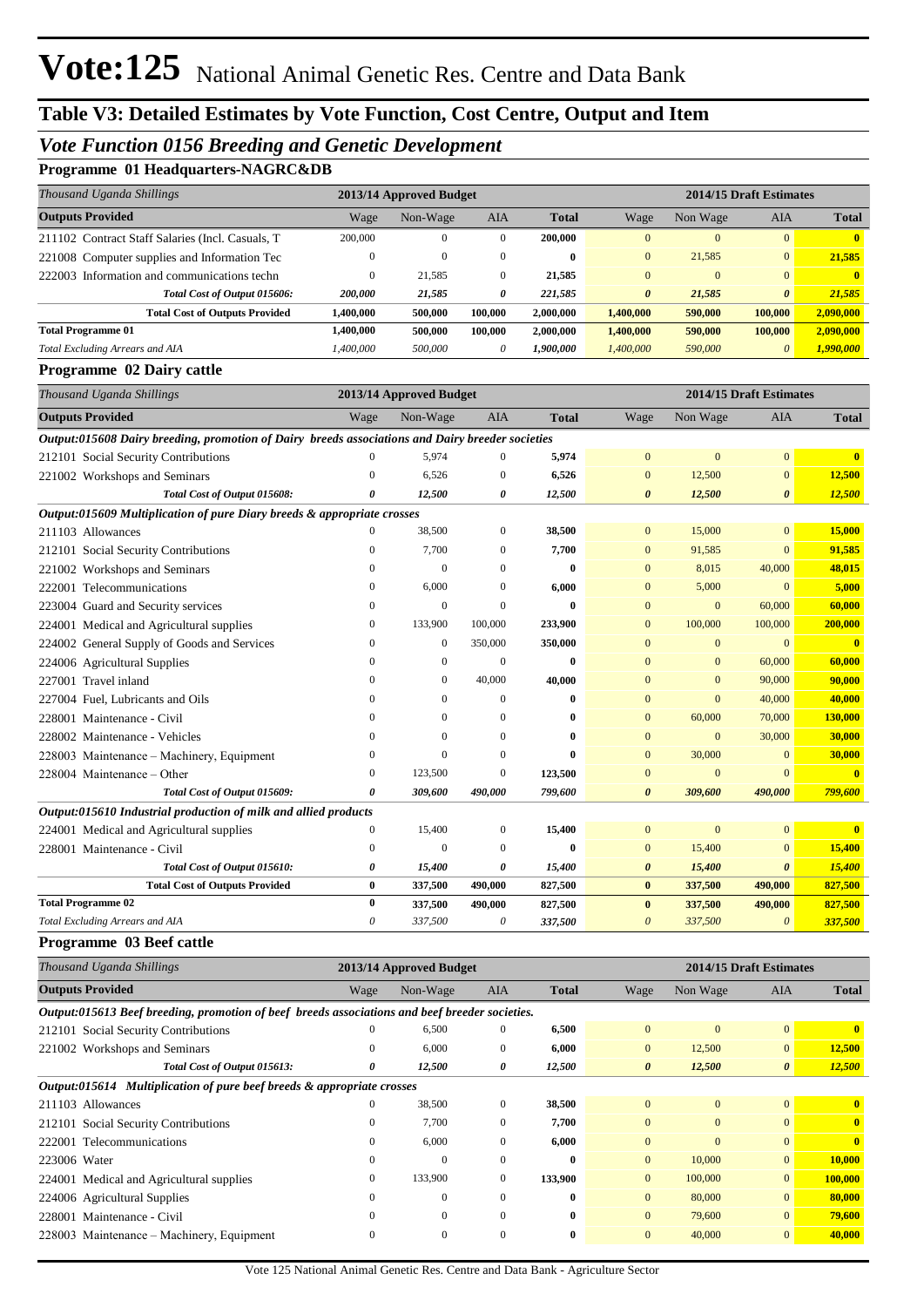## *Vote Function 0156 Breeding and Genetic Development*

### **Programme 03 Beef cattle**

| Wage     | Non-Wage     | <b>AIA</b>   | <b>Total</b>                                                                                                 | Wage                  | Non Wage | <b>AIA</b>            | <b>Total</b>            |
|----------|--------------|--------------|--------------------------------------------------------------------------------------------------------------|-----------------------|----------|-----------------------|-------------------------|
| 0        | 123,500      | $\Omega$     | 123,500                                                                                                      | $\Omega$              | $\Omega$ | $\Omega$              |                         |
| 0        | 309,600      | 0            | 309,600                                                                                                      | $\boldsymbol{\theta}$ | 309,600  | $\boldsymbol{\theta}$ | 309,600                 |
|          |              |              |                                                                                                              |                       |          |                       |                         |
| 0        | 13,710       | $\mathbf{0}$ | 13,710                                                                                                       | $\Omega$              | $\Omega$ | $\mathbf{0}$          | $\mathbf{0}$            |
| $^{(1)}$ | 250          | $\Omega$     | 250                                                                                                          | $\Omega$              | $\Omega$ | $\mathbf{0}$          | $\mathbf{0}$            |
| $^{(1)}$ | $\mathbf{0}$ | $\Omega$     | $\mathbf{0}$                                                                                                 | $\mathbf{0}$          | 15,400   | $\mathbf{0}$          | 15,400                  |
| 0        | 1,440        | $\Omega$     | 1,440                                                                                                        | $\mathbf{0}$          | $\Omega$ | $\mathbf{0}$          |                         |
| 0        | 15,400       | 0            | 15,400                                                                                                       | $\boldsymbol{\theta}$ | 15,400   | $\boldsymbol{\theta}$ | 15,400                  |
| $\bf{0}$ | 337,500      | $\mathbf{0}$ | 337,500                                                                                                      | $\bf{0}$              | 337,500  | $\bf{0}$              | 337,500                 |
| 0        | 337,500      | $\mathbf{0}$ | 337,500                                                                                                      | $\mathbf{0}$          | 337,500  | $\bf{0}$              | 337,500                 |
| 0        | 337,500      | 0            | 337,500                                                                                                      | $\theta$              | 337,500  | 0                     | 337,500                 |
|          |              |              | 2013/14 Approved Budget<br>Output:015616 Conservation and utilization of indegnous Animal Genetic resources. |                       |          |                       | 2014/15 Draft Estimates |

#### **Programme 04 Poultry**

| Thousand Uganda Shillings                                                                                |          | 2013/14 Approved Budget |              |              |                       | 2014/15 Draft Estimates |                       |                |
|----------------------------------------------------------------------------------------------------------|----------|-------------------------|--------------|--------------|-----------------------|-------------------------|-----------------------|----------------|
| <b>Outputs Provided</b>                                                                                  | Wage     | Non-Wage                | <b>AIA</b>   | Total        | Wage                  | Non Wage                | <b>AIA</b>            | <b>Total</b>   |
| Output:015617 Promotion of the identified, established and economically viable poultry genetic resources |          |                         |              |              |                       |                         |                       |                |
| 221001 Advertising and Public Relations                                                                  |          | 1.900                   |              | 1,900        | $\Omega$              | 1,900                   | $\overline{0}$        | 1,900          |
| Total Cost of Output 015617:                                                                             | 0        | 1,900                   | 0            | 1,900        | $\boldsymbol{\theta}$ | 1,900                   | $\boldsymbol{\theta}$ | 1,900          |
| Output:015620 Training of poultry breeders & farmers                                                     |          |                         |              |              |                       |                         |                       |                |
| 211103 Allowances                                                                                        |          | 5,500                   |              | 5,500        | $\mathbf{0}$          | $\mathbf{0}$            | $\overline{0}$        | $\mathbf{0}$   |
| 221002 Workshops and Seminars                                                                            |          | $\Omega$                | $\Omega$     | $\mathbf{0}$ | $\Omega$              | 8,100                   | $\overline{0}$        | 8,100          |
| 221005 Hire of Venue (chairs, projector, etc)                                                            |          | 1,000                   | $\Omega$     | 1,000        | $\Omega$              | $\mathbf{0}$            | $\Omega$              | $\mathbf{0}$   |
| 221011 Printing, Stationery, Photocopying and                                                            | $\Omega$ | 600                     | $\Omega$     | 600          | $\Omega$              | $\Omega$                | $\Omega$              | $\overline{0}$ |
| 227004 Fuel, Lubricants and Oils                                                                         | $\Omega$ | 1,000                   | $\Omega$     | 1,000        | $\Omega$              | $\Omega$                | $\Omega$              | $\overline{0}$ |
| Total Cost of Output 015620:                                                                             | 0        | 8,100                   | 0            | 8,100        | $\theta$              | 8,100                   | $\boldsymbol{\theta}$ | 8,100          |
| <b>Total Cost of Outputs Provided</b>                                                                    | $\bf{0}$ | 10,000                  | $\mathbf{0}$ | 10,000       | $\bf{0}$              | 10,000                  | $\mathbf{0}$          | 10,000         |
| <b>Total Programme 04</b>                                                                                | 0        | 10,000                  | 0            | 10,000       | $\mathbf{0}$          | 10,000                  | $\mathbf{0}$          | 10,000         |
| Total Excluding Arrears and AIA                                                                          | 0        | 10.000                  | 0            | 10,000       | 0                     | 10,000                  | $\theta$              | 10,000         |

#### **Programme 05 Small ruminants &non ruminants**

| Thousand Uganda Shillings                            |                  | 2013/14 Approved Budget |              |              |                       |                | 2014/15 Draft Estimates |              |
|------------------------------------------------------|------------------|-------------------------|--------------|--------------|-----------------------|----------------|-------------------------|--------------|
| <b>Outputs Provided</b>                              | Wage             | Non-Wage                | AIA          | <b>Total</b> | Wage                  | Non Wage       | <b>AIA</b>              | <b>Total</b> |
| Output:015621 Breeding &multiplication of meat goats |                  |                         |              |              |                       |                |                         |              |
| 211103 Allowances                                    | $\mathbf{0}$     | 4,590                   | $\mathbf{0}$ | 4,590        | $\overline{0}$        | $\mathbf{0}$   | $\Omega$                | $\mathbf{0}$ |
| 222001 Telecommunications                            | $\mathbf{0}$     | 300                     | $\mathbf{0}$ | 300          | $\overline{0}$        | $\Omega$       | $\overline{0}$          | $\mathbf{0}$ |
| 224001 Medical and Agricultural supplies             | $\mathbf{0}$     | 30,094                  | $\Omega$     | 30,094       | $\mathbf{0}$          | 30,000         | 1,500                   | 31,500       |
| 224002 General Supply of Goods and Services          | $\Omega$         | $\mathbf{0}$            | 5,000        | 5,000        | $\mathbf{0}$          | $\mathbf{0}$   | $\overline{0}$          | $\mathbf{0}$ |
| 227001 Travel inland                                 | $\Omega$         | $\theta$                | $\mathbf{0}$ | $\bf{0}$     | $\mathbf{0}$          | 10,000         | $\mathbf{0}$            | 10,000       |
| 227004 Fuel, Lubricants and Oils                     | $\mathbf{0}$     | 3,240                   | $\mathbf{0}$ | 3,240        | $\mathbf{0}$          | $\mathbf{0}$   | $\mathbf{0}$            | $\mathbf{0}$ |
| 228001 Maintenance - Civil                           | $\mathbf{0}$     | $\Omega$                | $\mathbf{0}$ | $\mathbf{0}$ | $\mathbf{0}$          | 24,587         | $\mathbf{0}$            | 24,587       |
| 228004 Maintenance – Other                           | $\mathbf{0}$     | 26,363                  | $\Omega$     | 26,363       | $\mathbf{0}$          | $\mathbf{0}$   | $\Omega$                | $\mathbf{0}$ |
| Total Cost of Output 015621:                         | 0                | 64,587                  | 5,000        | 69,587       | $\boldsymbol{\theta}$ | 64,587         | 1,500                   | 66,087       |
| Output:015623 Breeding &multiplication of pigs       |                  |                         |              |              |                       |                |                         |              |
| 211103 Allowances                                    | $\mathbf{0}$     | 918                     | $\mathbf{0}$ | 918          | $\mathbf{0}$          | $\mathbf{0}$   | $\mathbf{0}$            | $\mathbf{0}$ |
| 222001 Telecommunications                            | $\mathbf{0}$     | 60                      | 0            | 60           | $\Omega$              | $\Omega$       | $\Omega$                | $\mathbf{0}$ |
| 224001 Medical and Agricultural supplies             | $\Omega$         | 23,025                  | $\mathbf{0}$ | 23,025       | $\mathbf{0}$          | 5,000          | $\Omega$                | 5,000        |
| 224006 Agricultural Supplies                         | $\Omega$         | $\Omega$                | 0            | $\mathbf{0}$ | $\mathbf{0}$          | 45,413         | $\mathbf{0}$            | 45,413       |
| 227004 Fuel. Lubricants and Oils                     | $\Omega$         | 648                     | $\mathbf{0}$ | 648          | $\overline{0}$        | $\Omega$       | $\Omega$                | $\mathbf{0}$ |
| 228001 Maintenance - Civil                           | $\mathbf{0}$     | $\Omega$                | $\Omega$     | 0            | $\mathbf{0}$          | 15,000         | $\Omega$                | 15,000       |
| 228004 Maintenance – Other                           | $\boldsymbol{0}$ | 10,761                  | $\mathbf{0}$ | 10,761       | $\mathbf{0}$          | $\overline{0}$ | $\overline{0}$          | $\mathbf{0}$ |
| Total Cost of Output 015623:                         | 0                | 35,413                  | 0            | 35,413       | 0                     | 65,413         | $\boldsymbol{\theta}$   | 65,413       |
| <b>Total Cost of Outputs Provided</b>                | $\bf{0}$         | 100,000                 | 5,000        | 105,000      | $\bf{0}$              | 130,000        | 1,500                   | 131,500      |
| <b>Total Programme 05</b>                            | $\mathbf{0}$     | 100,000                 | 5,000        | 105,000      | $\mathbf{0}$          | 130,000        | 1,500                   | 131,500      |
| Total Excluding Arrears and AIA                      | 0                | 100,000                 | 0            | 100,000      | $\theta$              | 130,000        | $\theta$                | 130,000      |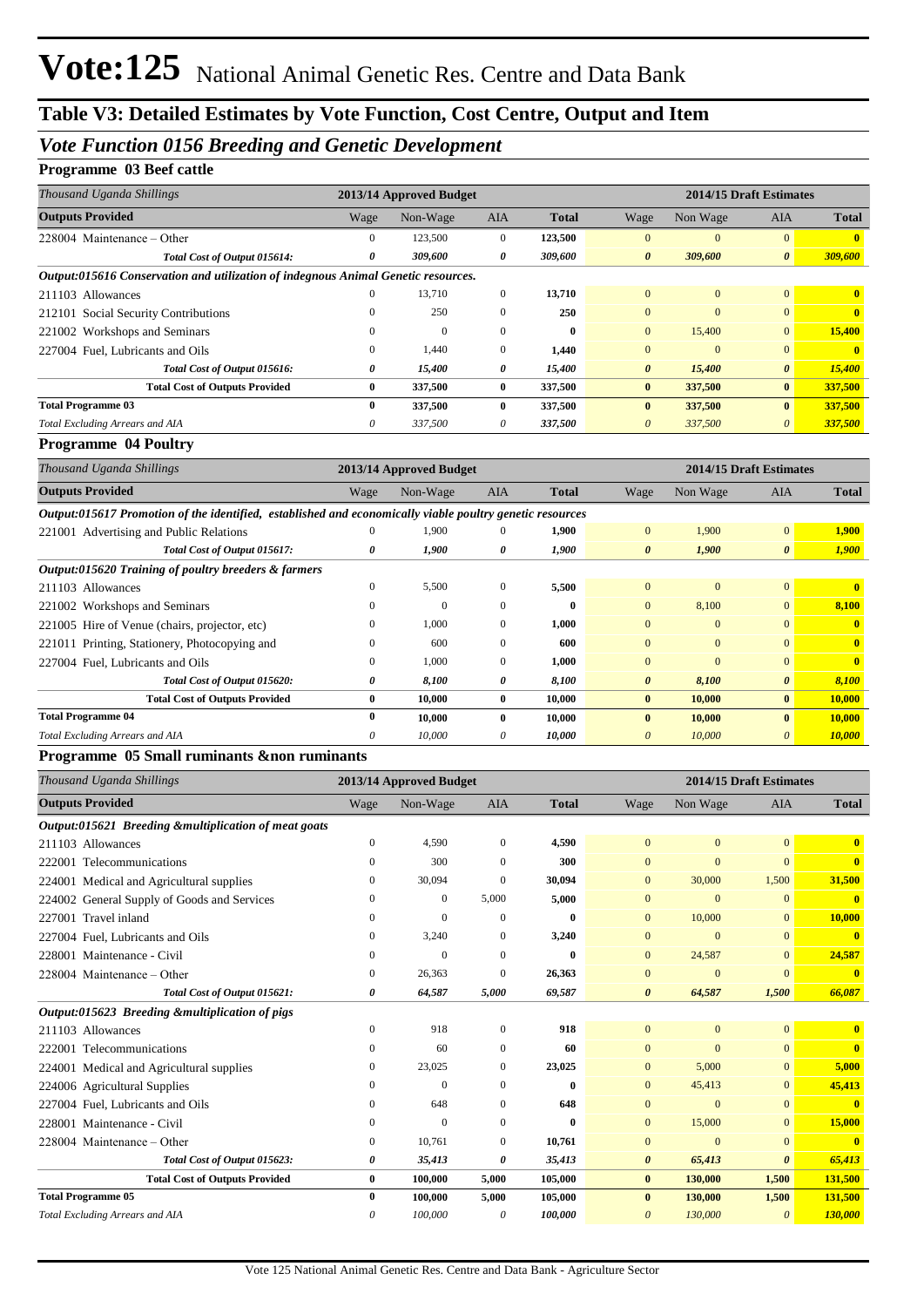## *Vote Function 0156 Breeding and Genetic Development*

#### **Programme 06 Pasture and feeds**

| Thousand Uganda Shillings                                                             |          | 2013/14 Approved Budget |            |              |                |              | 2014/15 Draft Estimates |              |
|---------------------------------------------------------------------------------------|----------|-------------------------|------------|--------------|----------------|--------------|-------------------------|--------------|
| <b>Outputs Provided</b>                                                               | Wage     | Non-Wage                | <b>AIA</b> | <b>Total</b> | Wage           | Non Wage     | <b>AIA</b>              | <b>Total</b> |
| Output:015627 Evaluation and multiplication of improved pasture and fodder germ-plasm |          |                         |            |              |                |              |                         |              |
| 211103 Allowances                                                                     | $\Omega$ | 84,540                  | $\Omega$   | 84,540       | $\overline{0}$ | 110,000      | $\overline{0}$          | 110,000      |
| 212101 Social Security Contributions                                                  | $\Omega$ | 8,000                   | 0          | 8,000        | $\overline{0}$ | $\mathbf{0}$ | $\overline{0}$          | $\mathbf{0}$ |
| 224001 Medical and Agricultural supplies                                              |          | 69,460                  | 0          | 69,460       | $\overline{0}$ | $\mathbf{0}$ | $\Omega$                | $\mathbf{0}$ |
| 224002 General Supply of Goods and Services                                           |          | $\mathbf{0}$            | 5,000      | 5,000        | $\Omega$       | $\Omega$     | $\Omega$                | $\mathbf{0}$ |
| 224006 Agricultural Supplies                                                          |          | $\Omega$                | $\Omega$   | 0            | $\Omega$       | 62,000       | 8,050                   | 70,050       |
| 227001 Travel inland                                                                  |          | $\Omega$                | $\Omega$   | 0            | $\Omega$       | 10,000       | $\Omega$                | 10,000       |
| 227004 Fuel, Lubricants and Oils                                                      | $\Omega$ | 60,000                  | $\Omega$   | 60,000       | $\overline{0}$ | 120,000      | $\Omega$                | 120,000      |
| Total Cost of Output 015627:                                                          | 0        | 222,000                 | 5,000      | 227,000      | 0              | 302,000      | 8,050                   | 310,050      |
| Output:015628 Industrial production of animal feeds.                                  |          |                         |            |              |                |              |                         |              |
| 224001 Medical and Agricultural supplies                                              | $\Omega$ | 8,000                   | $\Omega$   | 8,000        | $\Omega$       | $\Omega$     | $\overline{0}$          | $\mathbf{0}$ |
| 224006 Agricultural Supplies                                                          | $\Omega$ | $\Omega$                | $\Omega$   | 0            | $\Omega$       | 8,000        | $\overline{0}$          | 8,000        |
| Total Cost of Output 015628:                                                          | 0        | 8,000                   | 0          | 8,000        | $\theta$       | 8,000        | 0                       | 8,000        |
| <b>Total Cost of Outputs Provided</b>                                                 | 0        | 230,000                 | 5,000      | 235,000      | $\bf{0}$       | 310,000      | 8,050                   | 318,050      |
| <b>Total Programme 06</b>                                                             | 0        | 230,000                 | 5,000      | 235,000      | $\mathbf{0}$   | 310,000      | 8,050                   | 318,050      |
| Total Excluding Arrears and AIA                                                       | 0        | 230,000                 | $\theta$   | 230,000      | 0              | 310,000      | 0                       | 310,000      |

#### **Programme 08 National Animal Data Bank**

| Thousand Uganda Shillings                                                                                                          |              | 2013/14 Approved Budget |              |              |                       | 2014/15 Draft Estimates |                       |              |
|------------------------------------------------------------------------------------------------------------------------------------|--------------|-------------------------|--------------|--------------|-----------------------|-------------------------|-----------------------|--------------|
| <b>Outputs Provided</b>                                                                                                            | Wage         | Non-Wage                | <b>AIA</b>   | <b>Total</b> | Wage                  | Non Wage                | <b>AIA</b>            | <b>Total</b> |
| Output:015629 Develop and maintain collaborative linkages for the establishment and development of a National Animal identificatio |              |                         |              |              |                       |                         |                       |              |
| 211103 Allowances                                                                                                                  | 0            | 2,475                   | $\Omega$     | 2,475        | 0                     | $\mathbf{0}$            | $\overline{0}$        | $\mathbf{0}$ |
| 222001 Telecommunications                                                                                                          | $\Omega$     | 825                     | $\Omega$     | 825          | $\Omega$              | $\Omega$                | $\Omega$              | $\mathbf{0}$ |
| 227002 Travel abroad                                                                                                               | 0            | $\Omega$                | $\Omega$     | $\mathbf{0}$ | $\Omega$              | 5,000                   | $\Omega$              | 5,000        |
| 227004 Fuel, Lubricants and Oils                                                                                                   | $\Omega$     | 1.700                   | $\theta$     | 1,700        | $\Omega$              | $\overline{0}$          | $\mathbf{0}$          | $\mathbf{0}$ |
| Total Cost of Output 015629:                                                                                                       | 0            | 5,000                   | 0            | 5,000        | $\boldsymbol{\theta}$ | 5,000                   | $\boldsymbol{\theta}$ | 5,000        |
| Output:015630 Development and maintenace of a National Livestock Registry and National Data Bank                                   |              |                         |              |              |                       |                         |                       |              |
| 211103 Allowances                                                                                                                  |              | 4,950                   |              | 4,950        | $\Omega$              | $\mathbf{0}$            | $\overline{0}$        | $\mathbf{0}$ |
| 222001 Telecommunications                                                                                                          | $\Omega$     | 970                     | $\mathbf{0}$ | 970          | $\mathbf{0}$          | $\mathbf{0}$            | $\mathbf{0}$          | $\mathbf{0}$ |
| 227001 Travel inland                                                                                                               | $\Omega$     | $\mathbf{0}$            | $\Omega$     | $\bf{0}$     | $\Omega$              | 10,000                  | $\overline{0}$        | 10,000       |
| 227004 Fuel, Lubricants and Oils                                                                                                   | 0            | 4,080                   | $\mathbf{0}$ | 4,080        | $\Omega$              | $\overline{0}$          | $\mathbf{0}$          | $\mathbf{0}$ |
| Total Cost of Output 015630:                                                                                                       | 0            | 10,000                  | 0            | 10,000       | $\boldsymbol{\theta}$ | 10,000                  | $\boldsymbol{\theta}$ | 10,000       |
| Output:015631 Develop National herd/milk/beef recording schemes                                                                    |              |                         |              |              |                       |                         |                       |              |
| 211103 Allowances                                                                                                                  | 0            | 2,475                   | $\mathbf{0}$ | 2,475        | $\Omega$              | $\overline{0}$          | $\Omega$              | $\mathbf{0}$ |
| 221011 Printing, Stationery, Photocopying and                                                                                      | $\Omega$     | 5,000                   | $\Omega$     | 5,000        | $\Omega$              | 5,000                   | $\Omega$              | 5,000        |
| 222001 Telecommunications                                                                                                          | $\theta$     | 825                     | $\Omega$     | 825          | $\Omega$              | $\overline{0}$          | $\Omega$              | $\mathbf{0}$ |
| 227001 Travel inland                                                                                                               | 0            | $\overline{0}$          | $\mathbf{0}$ | $\bf{0}$     | $\mathbf{0}$          | 5,000                   | $\overline{0}$        | 5,000        |
| 227004 Fuel, Lubricants and Oils                                                                                                   | 0            | 1.700                   | $\mathbf{0}$ | 1,700        | $\mathbf{0}$          | $\overline{0}$          | $\mathbf{0}$          | $\mathbf{0}$ |
| Total Cost of Output 015631:                                                                                                       | 0            | 10,000                  | 0            | 10,000       | $\boldsymbol{\theta}$ | 10,000                  | $\boldsymbol{\theta}$ | 10,000       |
| Output:015632 Performance & progeny-testing schemes                                                                                |              |                         |              |              |                       |                         |                       |              |
| 211103 Allowances                                                                                                                  | $\mathbf{0}$ | 2,475                   | $\mathbf{0}$ | 2,475        | $\overline{0}$        | 5,000                   | $\overline{0}$        | 5,000        |
| 222001 Telecommunications                                                                                                          | $\mathbf{0}$ | 825                     | $\mathbf{0}$ | 825          | $\Omega$              | $\mathbf{0}$            | $\Omega$              | $\mathbf{0}$ |
| 227004 Fuel, Lubricants and Oils                                                                                                   | $\mathbf{0}$ | 1,700                   | $\mathbf{0}$ | 1,700        | $\Omega$              | $\overline{0}$          | $\Omega$              | $\mathbf{0}$ |
| Total Cost of Output 015632:                                                                                                       | 0            | 5,000                   | 0            | 5,000        | $\boldsymbol{\theta}$ | 5,000                   | $\boldsymbol{\theta}$ | 5,000        |
| <b>Total Cost of Outputs Provided</b>                                                                                              | $\bf{0}$     | 30,000                  | $\bf{0}$     | 30,000       | $\bf{0}$              | 30,000                  | $\bf{0}$              | 30,000       |
| <b>Total Programme 08</b>                                                                                                          | $\bf{0}$     | 30,000                  | 0            | 30,000       | $\mathbf{0}$          | 30,000                  | $\mathbf{0}$          | 30,000       |
| Total Excluding Arrears and AIA                                                                                                    | 0            | 30,000                  | 0            | 30,000       | $\Omega$              | 30,000                  | $\Omega$              | 30,000       |

#### **Programme 09 Fish breeding and production**

| Thousand Uganda Shillings                                                        |      | 2013/14 Approved Budget |          |              |          |          | 2014/15 Draft Estimates |                |  |
|----------------------------------------------------------------------------------|------|-------------------------|----------|--------------|----------|----------|-------------------------|----------------|--|
| <b>Outputs Provided</b>                                                          | Wage | Non-Wage                | AIA      | <b>Total</b> | Wage     | Non Wage | AIA                     | <b>Total</b>   |  |
| Output:015634 Production and sale of founder brood stock of fisheries resources. |      |                         |          |              |          |          |                         |                |  |
| 211103 Allowances                                                                |      | 1.830                   | $\bf{0}$ | 1.830        | $\Omega$ |          | $\Omega$                | $\mathbf{0}$   |  |
| 212101 Social Security Contributions                                             |      | 2.018                   | $\Omega$ | 2.018        | $\Omega$ |          | $\Omega$                | $\mathbf{0}$   |  |
| 222001 Telecommunications                                                        |      | 180                     |          | 180          | $\Omega$ |          | $\mathbf{0}$            | $\overline{0}$ |  |